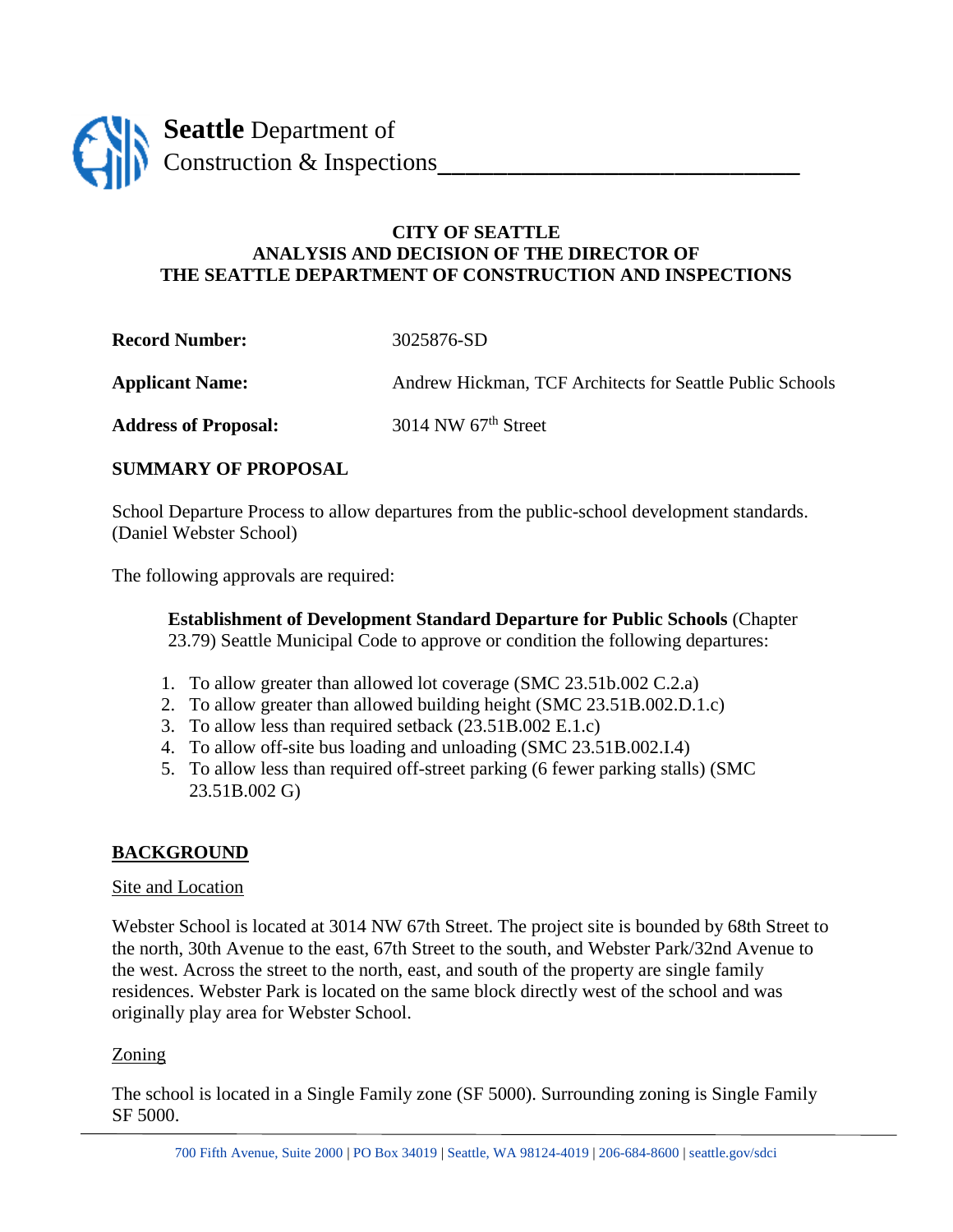

### Proposal Information

Seattle Public Schools submitted a request for departures from five (5) Seattle Municipal Code (SMC) Development Standards to provide an expansion updates to Webster School. Information on the project proposal is available in the electronic file at [http://www.seattle.gov/dpd/.](http://www.seattle.gov/dpd/)

#### Previous SEPA Related Actions

The District has exercised its prerogative to act as lead agency for the SEPA review. SEPA documents are available on the Seattle Public Schools websites.

#### Environmentally Critical Areas

No Environmentally Critical Areas (ECAs) are mapped at the site.

#### Public Comment

Comment letters were received during the Department of Neighborhoods departure process. Letters can be viewed in the public electronic file at the following link [http://www.seattle.gov/SDCI/](http://www.seattle.gov/dpd/) under the project number, MUP project 3025876. The public comments addressed concerns for decreased amount of parking, traffic flow in the area, bus load and unload concerns, open space for play, and school attendance planning.

#### Development Standard Departure

The Seattle School District submitted a request for departures from Seattle Municipal Code development standards. The Department of Neighborhoods (DON) is charged with administering the School Departure process per SMC 23.79.004. DON formed the required Advisory Committee of eight voting members with a City staff non-voting Chair. The final Development Standard Departure Report is available in the public electronic file at the following link [http://www.seattle.gov/SDCI/](http://www.seattle.gov/dpd/) under the project number.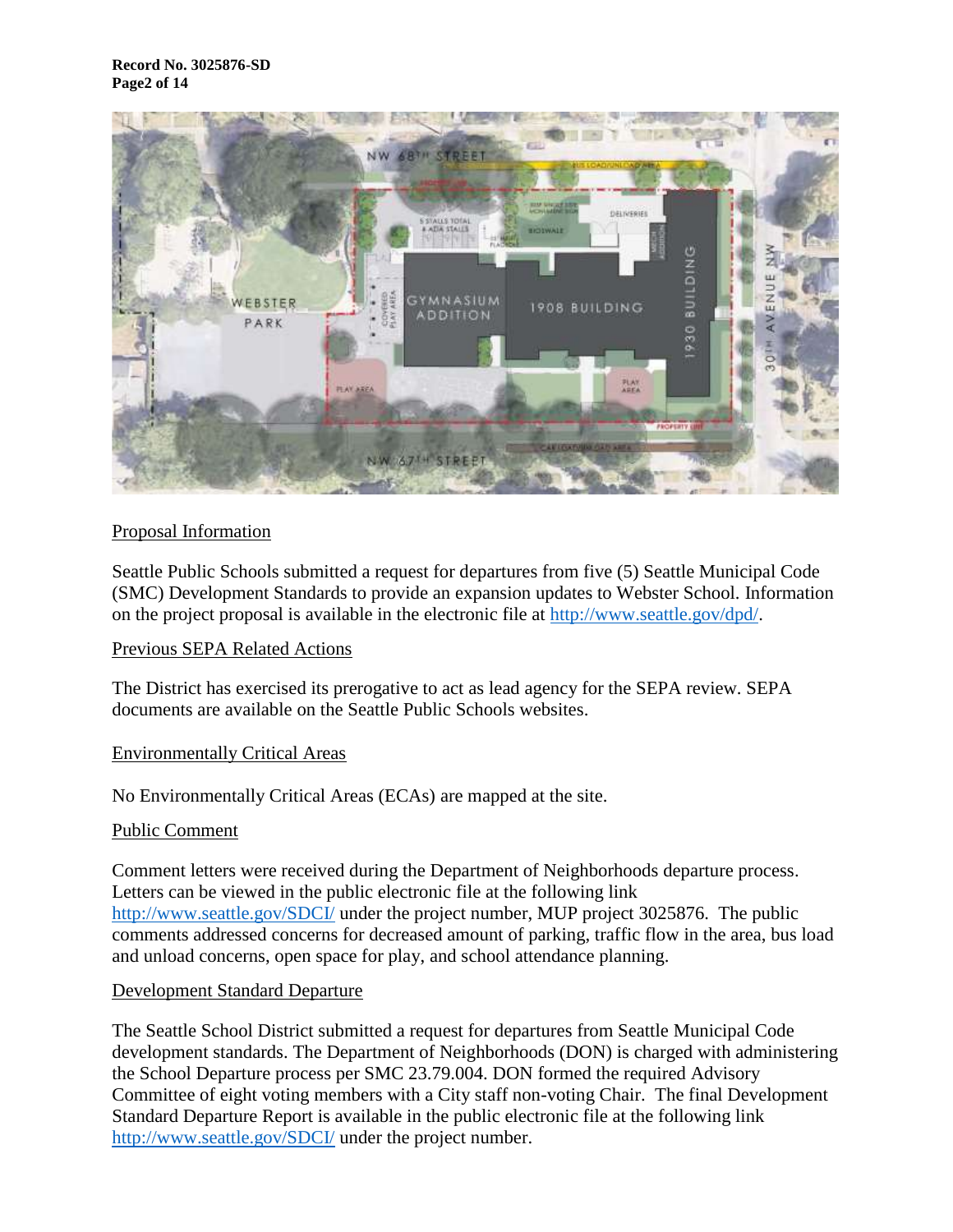### **ANALYSIS – Development Standard Departure for Public Schools**

The Development Standard Departure process is conducted pursuant to the provisions of Seattle Municipal Code sections 23.79.002-012. An Advisory Committee was convened, public comment received, and a written recommendation to the Director of SDCI prepared. The Director prepares an analysis and decision per SMC section 23.79.010. The Director will determine the amount of departure to be allowed as well as mitigation measures to be imposed. The Director's Decision shall be based on an evaluation of the factors set forth in Section 23.79.008 C, the majority recommendations and minority reports of the Advisory Committee, comments at the public meeting(s) and other comments from the public. If the Director modifies the recommendations of the Advisory Committee, the reasons for the modification shall be put forth in writing.

Section 23.79.008 directs the Advisory Committee to *"gather and evaluate public comment"*, and to *"recommend maximum departures which may be allowed for each development standard from which a departure has been requested"*. It states, "*Departures shall be evaluated for consistency with the objectives and intent of the City's Land Use Code......, to ensure that the proposed facility is compatible with the character and use of its surroundings"*. The Advisory Committee is directed to consider and balance the interrelationships among the following factors in SMC 23.79.008 C 1:

- *a. Relationship to Surrounding Areas: The Advisory Committee shall evaluate the acceptable or necessary level of departure according to:*
	- *1. Appropriateness in relation to the character and scale of the surrounding area;*
	- *2. Presence of edges (significant setbacks, major arterials, topographic breaks, and similar features) which provide a transition in scale;*
	- *3. Location and design of structures to reduce the appearance of bulk;*
	- *4. Impacts on traffic, noise, circulation and parking in the area; and*
	- *5. Impacts on housing and open space.*

*More flexibility in the development standards may be allowed if the impacts on the surrounding community are anticipated to be negligible or are reduced by mitigation; whereas, a minimal amount or no departure from development standards may be allowed if the anticipated impacts are significant and cannot be satisfactorily mitigated.*

*b. Need for Departure: The physical requirements of the specific proposal and the project's relationship to educational needs shall be balanced with the level of impacts on the surrounding area. Greater departures may be allowed for special facilities, such as a gymnasium, which are unique and/or integral and necessary part of the educational process; whereas, a lesser or no departure may be granted for a facility which can be accommodated within the established development standards.*

#### Departure Request and Advisory Committee Recommendation

Seattle School District submitted a request for a departure from Seattle Municipal Code Development Standards to reduce the amount of onsite parking due to installation of new portable classrooms.

The City initiated the Development Standard Departure Process, pursuant to SMC 23.44.006E, 23.51B and 23.79. The code requires that the Department of Neighborhoods convene an Advisory Committee (Development Standard Advisory Committee) when the School District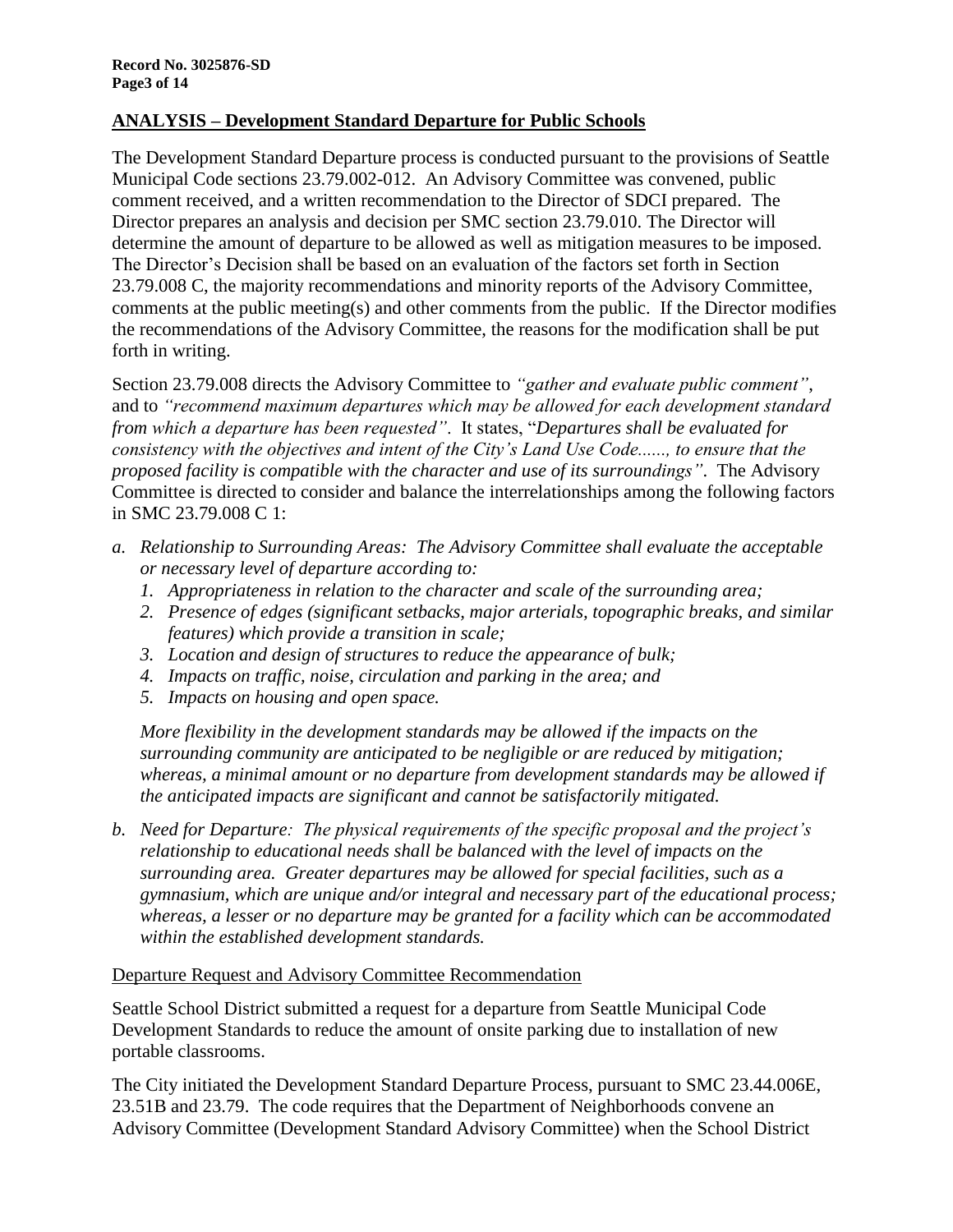proposes a departure from the development standards identified under the code. These standards are referred to as the "zoning code".

The purposes of the Development Standard Departure Advisory Committee are: 1) to gather public comment and evaluate the proposed departures for consistency with the objectives and intent of the City's land use policies to ensure that the proposed facility is compatible with the character and use of its surroundings; and 2) to develop a report and recommendation to the City Department of Construction and Inspections from the Department of Neighborhoods.

Following completion of the Advisory Committee Report and its transmittal to the City's Department of Construction and Inspections, SDCI, will publish the Director's Decision. The Director of the Department of Construction and Inspections will determine the extent of departure from established development standards which may be allowed, as well as identify all mitigating measures which may be required. The Director's Decision is appealable to the City hearing examiner.

The Department of Neighborhoods sent notices to residents within 600 feet of the proposed new school and to a list of individuals and organizations that had shown interest in other community issues requesting self-nominations for membership on the Development Standard Departure Advisory Committee. The Committee was formed and composed of eight voting members with a City staff non-voting Chairperson.

In order to accommodate the educational program for this project, the District requested the following departures from the Seattle Municipal Code:

## **Departure #1 – Greater than Allowed Lot Coverage**

Existing Standard:

SMC 23.51b.002 C.2.a ‐ Lot Coverage For Public Schools In Single Family Zones. For additions to existing public schools on existing public school sites the maximum lot coverage permitted is 35 percent of the lot area if any structure or portion of a structure has more than one story.

SMC 23.51b.002 C.4 ‐ Departures from lot coverage limits may be granted for up to 45 percent for structures of more than one story per chapter 23.79. Lot coverage restrictions may be waived by the Director as a Type 1 decision when waiver would contribute to reduced demolition of residential structures.

Departure Requested: 7% additional lot coverage.

## **Departure #1 – Greater Than Allowed Lot Coverage**

1) Appropriateness in relation to the character and scale of the surrounding area were considered by the Committee, and they did not have concerns about the school's greater than allowed lot coverage having an impact on its relationship to the surrounding area.

2) Presence of edges (significant setbacks, major arterials, topographic breaks, and similar features) which provide a transition in scale were considered by the Committee, and they did not have concerns about the school's greater than allowed lot coverage having an impact on the transition in scale.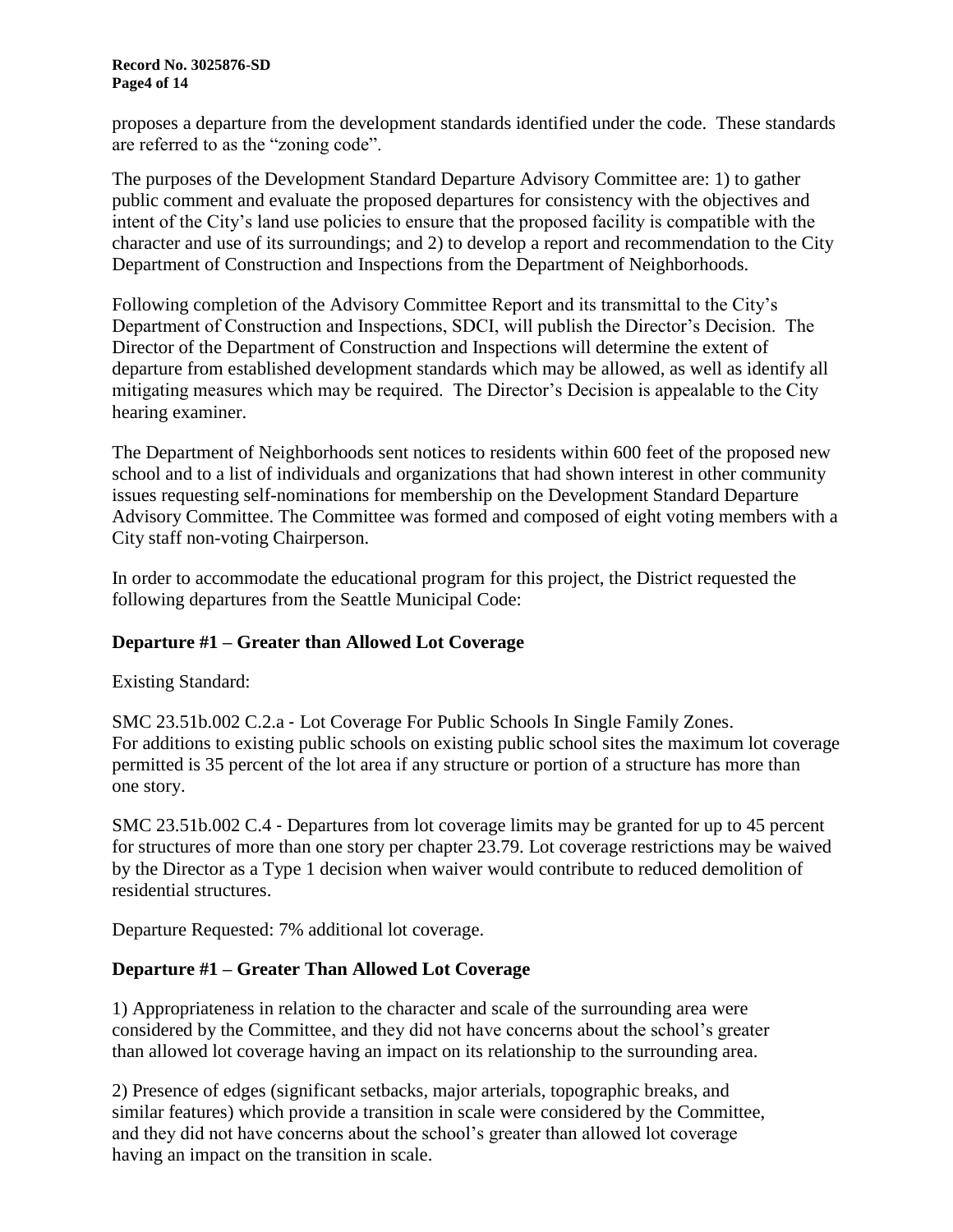3) Location and design of structures to reduce the appearance of bulk were considered by the Committee, and they did not have concerns about the school's greater than allowed lot coverage having an impact on the appearance of bulk.

4) Impacts on traffic, noise, circulation and parking in the area were considered by the Committee, and they did not have concerns about the school's greater than allowed lot coverage having an impact on traffic, circulation and parking the neighborhood.

5) Impacts on housing and open space were considered by the Committee, and they did not have concerns about the school's greater than allowed lot coverage having an impact on housing and open space.

The maximum lot coverage in a single family zone without a departure is 35%. The existing school already covers approximately 37% of the lot. The proposed demolition would remove approximately 9% of the existing lot coverage, and the new gymnasium addition would add approximately 14.5% lot coverage for a total of 42.5% lot coverage. While the departure is for 7% lot coverage greater than allowed, the noticeable change will be 5%. The Committee did not express any concerns specific to the lot coverage but wanted to be sure they discussed the use of the open space in relation to Webster Park with departure #3: Setback (noise). After consideration of the above, the Committee recommends:

Recommendation 1 – That the departure to allow a 7% greater than allowed lot coverage be GRANTED as requested by Seattle Public Schools.

# **Departure #2 – Greater than Allowed Building Height**

Existing Standards:

SMC 23.51B.002.D.1.c - Building Height For Public Schools In Single Family Zones For additions to existing public schools on existing public school sites, the maximum height permitted is height of the existing school or 35 feet plus 15 feet for a pitched roof at a minimum of 4:12, whichever is greater. The existing roof is not pitched, but the limits create a perimeter of allowable area that the majority of the equipment fits within.

Departure Requested: 23 feet above the 35 foot height limit.

1) Appropriateness in relation to the character and scale of the surrounding area were considered by the Committee, and they did not have concerns about the school's greater than allowed building height having an impact on its relationship to the surrounding area. 2) Presence of edges (significant setbacks, major arterials, topographic breaks, and similar features) which provide a transition in scale were considered by the Committee, and they did not have concerns about the school's greater than allowed building height having an impact on the transition in scale.

3) Location and design of structures to reduce the appearance of bulk were considered by the Committee, and they did have concerns about the school's greater than allowed building height having an impact on the appearance of bulk which were addressed in the recommended conditions.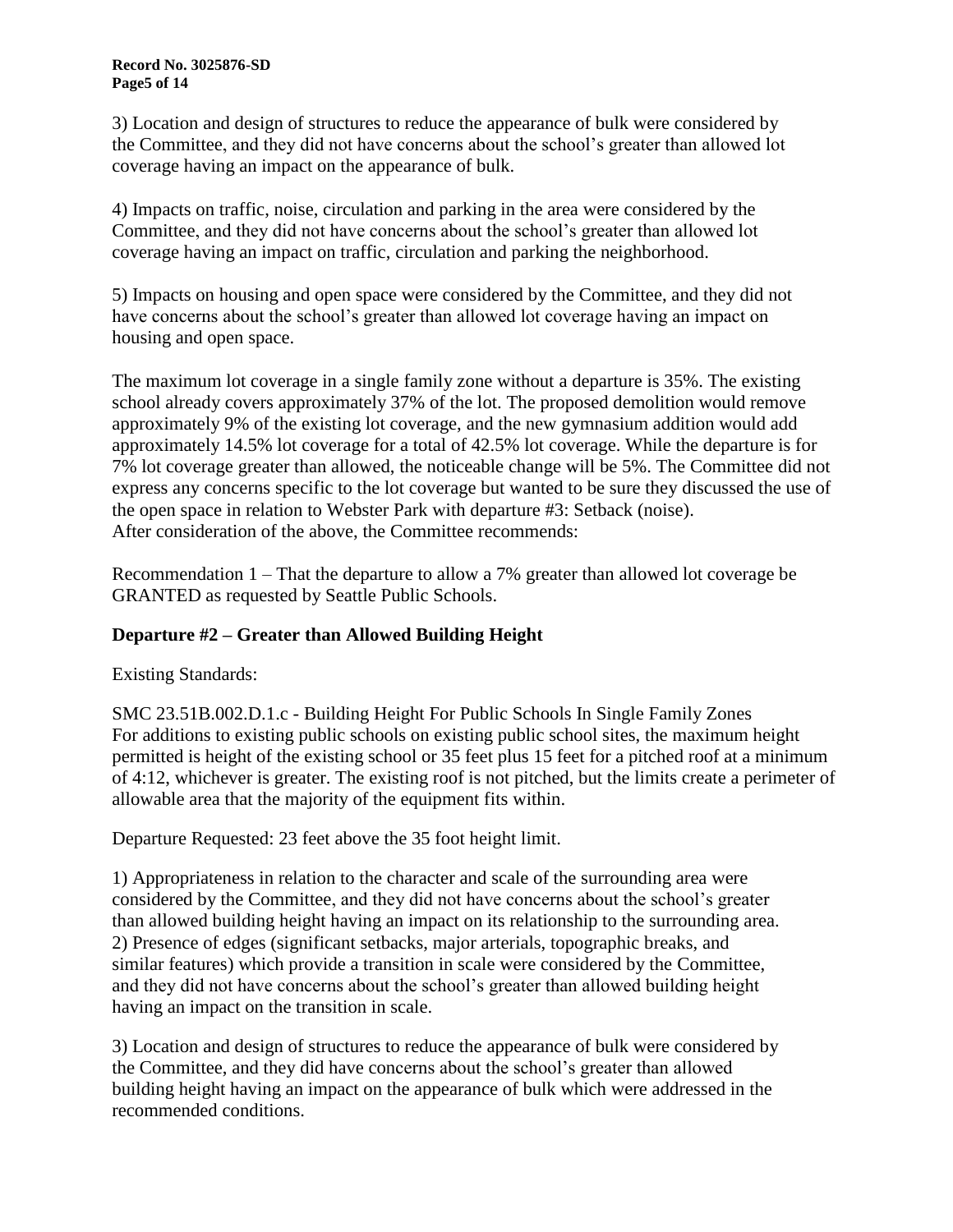4) Impacts on traffic, noise, circulation and parking in the area were considered by the Committee, and they did not have concerns about the school's greater than allowed building height having an impact on traffic, circulation and parking the neighborhood.

5) Impacts on housing and open space were considered by the Committee, and they did not have concerns about the school's greater than allowed building height having an impact on housing and open space.

The existing building already exceeds the 35 ft. allowable building height by 7.2 ft., not including the existing chimney to be demolished that reaches 57.8 ft. The gymnasium addition would be built to meet the allowable height per SMC 23.51B.D.1.c. The elements that require a height departure are the new rooftop mechanical equipment and new elevator penthouse. Some members of the Committee were very critical of the proposed design to take the elevator up to the roof with additional space for circulation. They asked the design team to demonstrate the need for this height by showing alternatives that would not necessitate the elevator going to the roof, but rather use of stairs. The design team presented two stair studies: one that was adjacent to the proposed elevator but would still exceed the allowable height without a departure, and the other that would extend the landmark stair to the roof, but would significantly impact the building interior, including the Landmark corridors, and eliminate a shared learning space. Some still felt the height was too much.

In the end most of Committee concluded that there was not much to gain in having the stairs versus the elevator. Because the building is a City of Seattle designated landmark, any substantial changes need to be reviewed by the Landmarks Preservation Board (LPB). The Committee opted to defer to the LPB and their recommendations to make the penthouse additions as appropriate as possible.

After consideration of the above, the Committee recommends:

Recommendation 2 – That the departure for greater than allowed building height be GRANTED as requested by the Seattle Public Schools with the following conditions:

a. The Committee supports the Landmarks Preservation Board's recommendation regarding the materials used on the penthouse structures.

## **Departure #3 – Less than Required Setbacks**

Existing Standard: 23.51B.002 E.1.c - Setbacks For Public Schools In A Single Family Zone. Setback requirements for operable windows in a gymnasium, play equipment or other similar items are to be located at least 30 feet from any single‐family zoned residential lot. The covered play area, which is similar, is adjacent to Webster Park, a single family zoned lot. The best available location of the Covered Play is next to the gymnasium somewhat close to the park. This optimal location would reduce the 30' setback for the covered play area to 13'-9".

A soft play area and free standing playground equipment will also be located adjacent to the park at the southwest corner of the school site. SPS proposes zero-foot setback for the chips area surrounding the play equipment. The play equipment may be sited as close as six feet to the property line. To allow the play equipment to be sited later the Committee recommended that the soft play surface/chips area be approved at zero foot setback.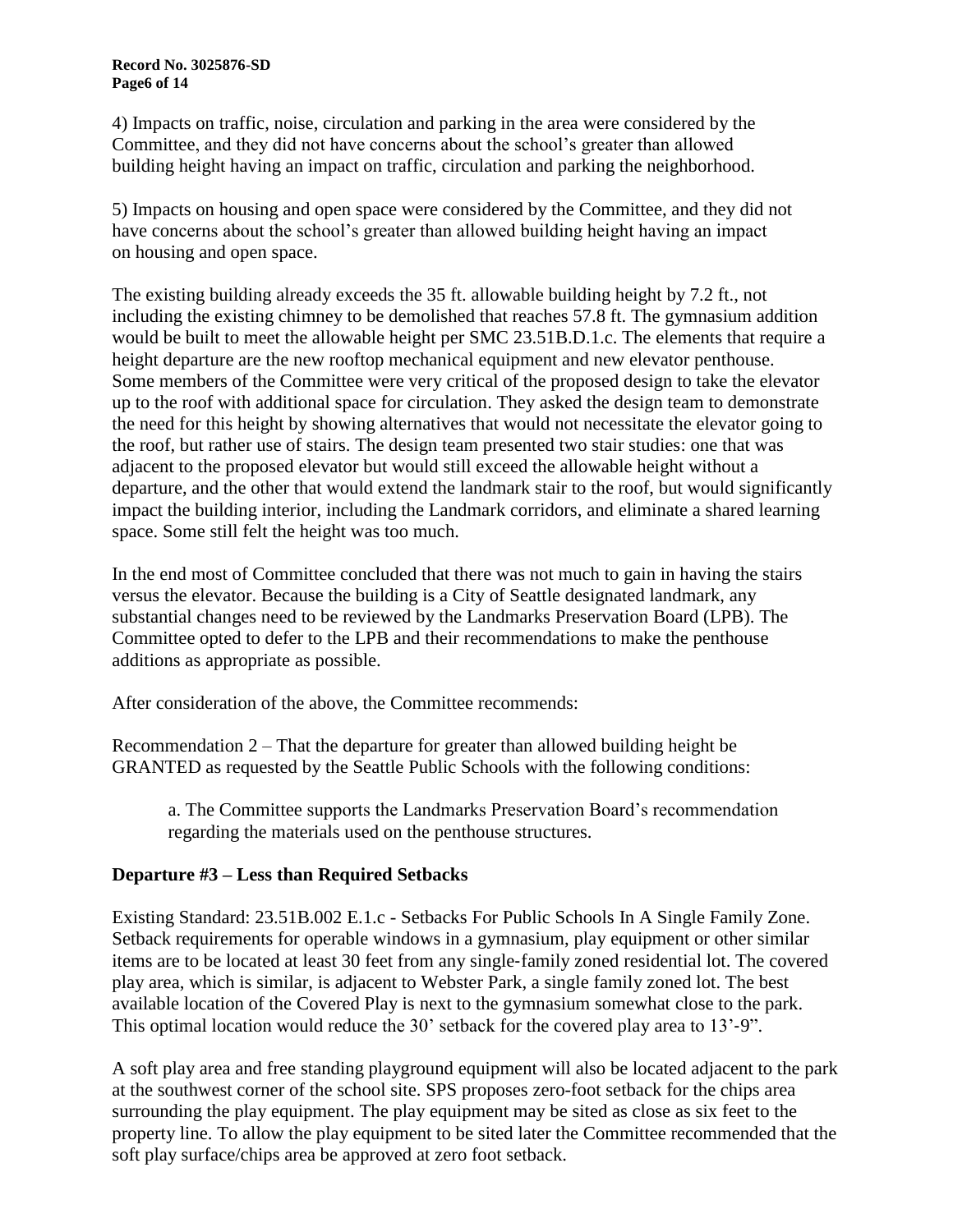#### **Record No. 3025876-SD Page7 of 14**

Departure Requested: Setback of z13'-9" for the covered play area and zero feet for the chips area

1) Appropriateness in relation to the character and scale of the surrounding area were considered by the Committee, and they did have concerns about the school's less than required setback having an impact on its relationship to the surrounding area which were addressed in the recommended conditions.

2) Presence of edges (significant setbacks, major arterials, topographic breaks, and similar features) which provide a transition in scale were considered by the Committee, and they did not have concerns about the school's less than required setback having an impact on the transition in scale.

3) Location and design of structures to reduce the appearance of bulk were considered by the Committee, and they did not have concerns about the school's less than required setback having an impact on the appearance of bulk.

4) Impacts on traffic, noise, circulation and parking in the area were considered by the Committee, and they did not have concerns about the school's less than required setback having an impact on traffic, circulation and parking the neighborhood.

5) Impacts on housing and open space were considered by the Committee, and they did not have concerns about the school's less than required setback having an impact on housing and open space.

There were differing opinions whether the requested setback departure should consider the school's integration with the park, such as fencing materials and the design of the fence at the property line. The code anticipated less compatible uses adjacent to the property, however this being a park adjacent to the school, the concerns were mainly around the school's impacts on the public use of the park, and public access to the school play area after school.

The Committee wanted to ensure that the school play area be easily accessible within SPS policy, whether that is with a swinging or sliding gate. The fence should be consistent with the fencing around the rest of the property and be visually appealing. Transparency was a topic of discussion specifically to prevent people from camping on school property. In order to maintain an inviting and transparent environment, the Committee and the school district both recommend a six foot fence, rather than the proposed eight foot fence.

There was discussion of the Seattle Public School and Seattle Parks and Recreation Joint Use Agreement, but in the end the Committee felt confident that the Joint Use Agreement, in coordination with the community, would be sufficient.

After consideration of the above, the Committee recommends:

Recommendation 3 – That the departure to allow less than required setback be GRANTED as requested by the Seattle Public Schools without modifications and with the following conditions:

a. Specify the setback of 13.9 feet for the covered play area and zero feet for the playground and six feet for the play equipment.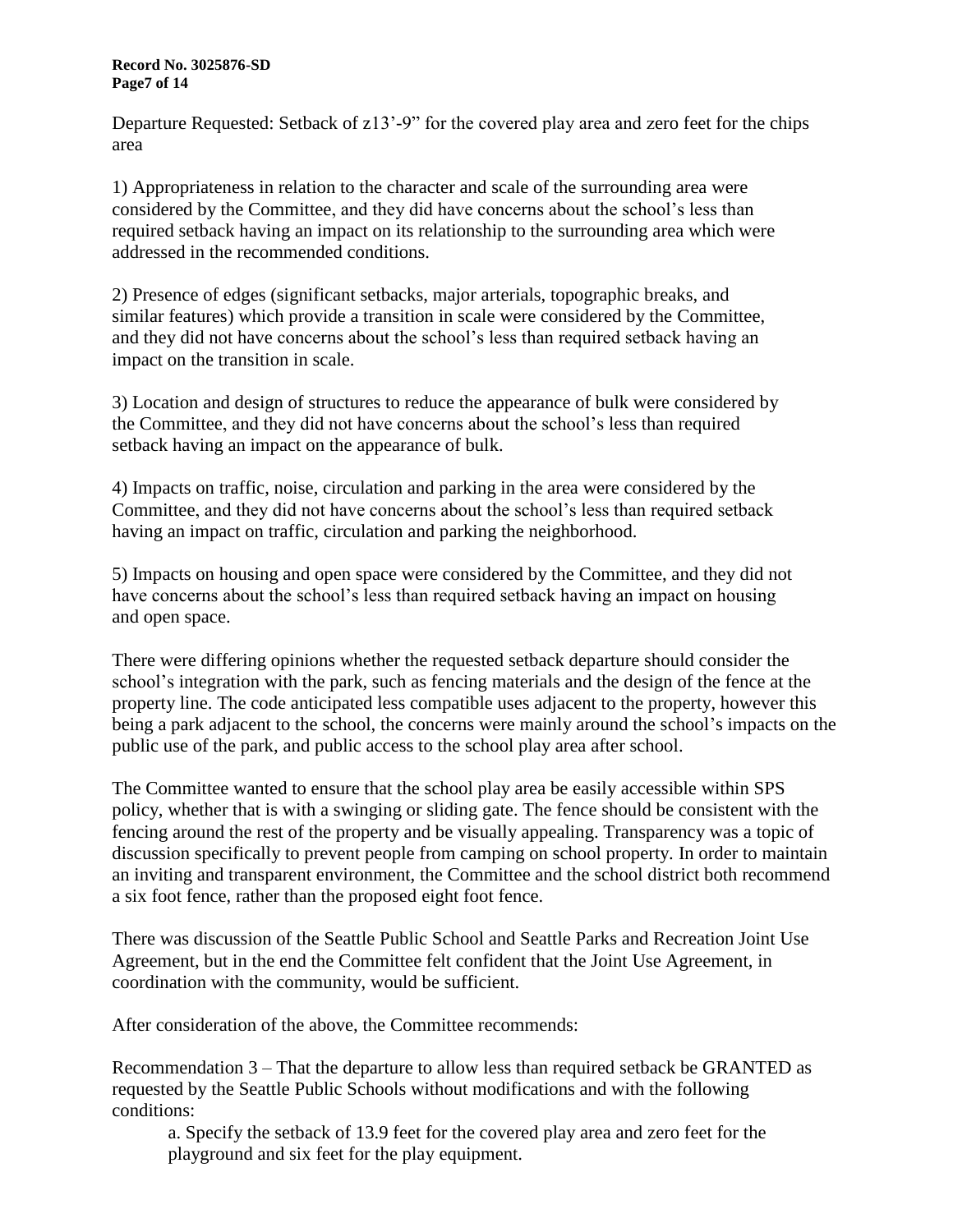b. Reduce the fence height between the park and the school to 6 feet.

# **Departure #4 – Off-site Bus Loading & Unloading on NW 68th Street**

Existing Standard: SMC 23.51B.002.I.4 - Bus And Truck Loading And Unloading. When a public school is remodeled or rebuilt at the same site, an existing on-street bus loading area is allowed if the following conditions are met:

- 1. The school site is not proposed to be expanded;
- 2. The student capacity of the school is not being expanded by more than 25 percent; and

3. The location of the current on-street bus loading remains the same.

Departure Requested: To re-locate on-street bus loading on NW 68th Street.

1) Appropriateness in relation to the character and scale of the surrounding area were considered by the Committee, and they did not have concerns about off-site bus loading and unloading on NW 68th Street having an impact on its relationship to the surrounding area.

2) Presence of edges (significant setbacks, major arterials, topographic breaks, and similar features) which provide a transition in scale were considered by the Committee, and they did not have concerns about off-site bus loading and unloading on NW 68th Street having an impact on the transition in scale.

3) Location and design of structures to reduce the appearance of bulk were considered by the Committee, and they did not have concerns about off-site bus loading and unloading on NW 68th Street having an impact on the appearance of bulk.

4) Impacts on traffic, noise, circulation and parking in the area were considered by the Committee, and they did have concerns about off-site bus loading and unloading on NW 68th Street having an impact on traffic, circulation and parking the neighborhood, which were addressed in the recommended conditions.

5) Impacts on housing and open space were considered by the Committee, and they did not have concerns about off-site bus loading and unloading on NW 68th Street having an impact on housing and open space.

After the first meeting, the Committee asked to understand why NW 68th Street was the best option for bus loading & unloading as opposed to the other three bordering streets. The Design Team presented the pros and cons for each of the streets, with the conclusion that NW 68th Street can best accommodate the projected number of buses, provide accessible entry to the school, and visibility by school staff.

There was agreement that demolition of residential structures to make room for bus loading and unloading was not a reasonable alternative. There was however a divide between some Committee members who felt that due to the size of the school site and the already dense neighborhood, school buses should not be used at the school thus avoiding a departure. The majority of the Committee did not agree and believed that the street width was sufficient for school bus drop off and pick up.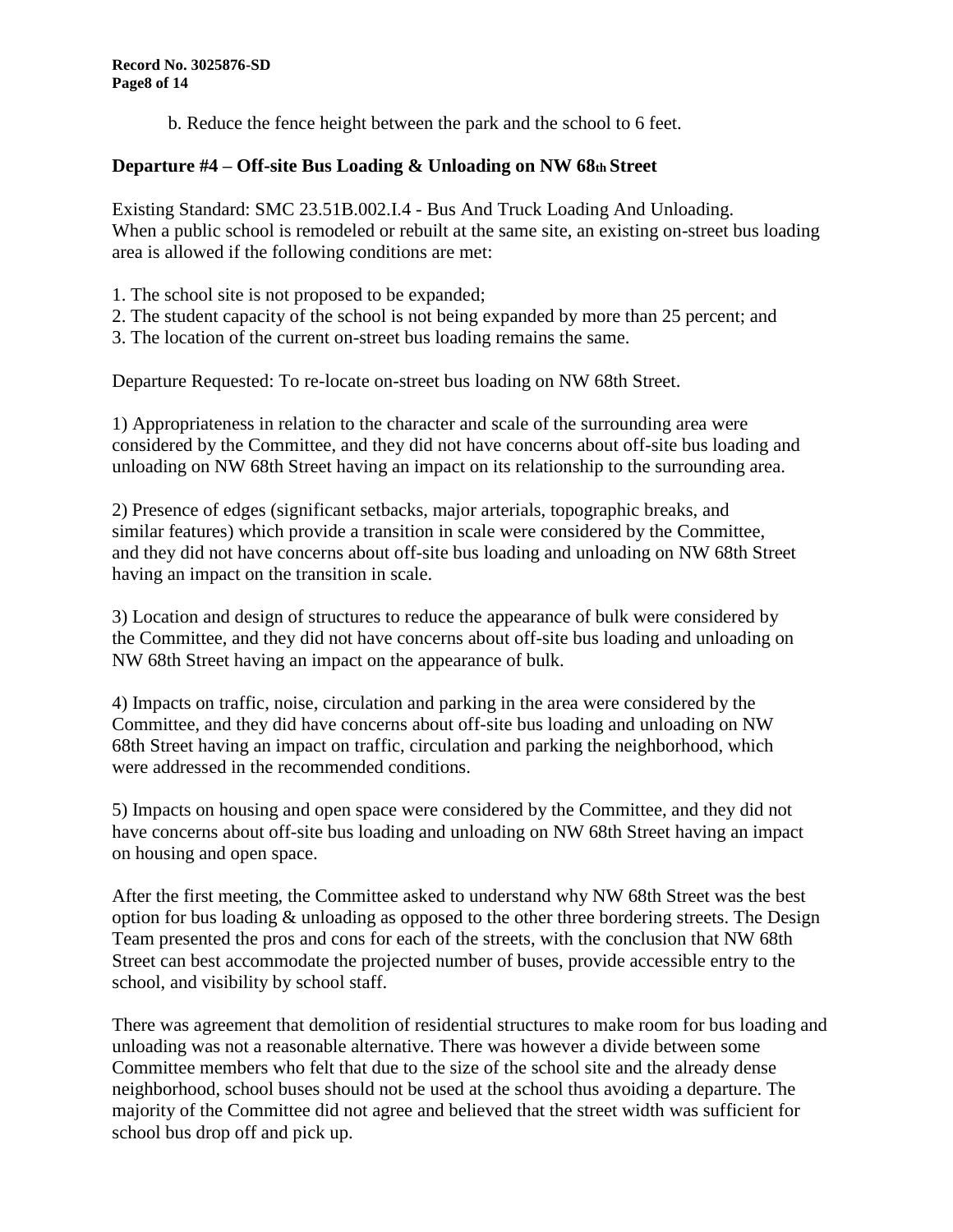#### **Record No. 3025876-SD Page9 of 14**

There were concerns from all the Committee around a particular intersection that could be considered unsafe without implementing SDOT approved traffic calming measures, such as crossing treatments, along the street treatments, and traffic calming specifically at NW 68th Street and 30th Avenue NW. The Committee was made aware of the Safe Routes to School Committee and felt it was important that neighbors be aware of the opportunity to share their thoughts. They also wanted to support the Findings and Recommendations (Section  $A - F$ ) of the Transportation Technical Report for this project. The Committee was not in consensus on the issue, but a majority agreed.

After consideration of the above, the Committee recommends:

Recommendation 4 – That the departure to allow off-site bus loading and unloading on NW 68th Street be GRANTED as requested by Seattle Public Schools without modifications and with the following conditions:

a. A Transportation Management Plan as stated on Sections A through F of the Transportation Plan (Heffron 2017) be prepared with an emphasis on public involvement and community notification.

b. Work with SDOT to install safety and traffic calming measures along NW 68th Street and 30th Avenue NW and where buses enter the roadway.

# **Departure #5 – Less than Required On-site Parking**

Existing Standard: SMC 23.54.015 (Table C – Row N) - Required Parking. One space for each 80 square feet of all auditoria or public assembly rooms, or one space for every eight fixed seats in auditoria or public assembly rooms containing fixed seats, for new public schools on a new or existing public school site.

1) Appropriateness in relation to the character and scale of the surrounding area were considered by the Committee, and they did not have concerns about less than required off-street parking having an impact on its relationship to the surrounding area.

2) Presence of edges (significant setbacks, major arterials, topographic breaks, and similar features) which provide a transition in scale were considered by the Committee, and they did not have concerns about less than required off-street parking having an impact on the transition in scale.

3) Location and design of structures to reduce the appearance of bulk were considered by the Committee, and they did not have concerns about less than required off-street parking having an impact on the appearance of bulk.

4) Impacts on traffic, noise, circulation and parking in the area were considered by the Committee, and they did have concerns about less than required off-street parking having an impact on traffic, circulation and parking the neighborhood, which were addressed in the recommended conditions.

5) Impacts on housing and open space were considered by the Committee, and they did not have concerns about less than required off-street parking having an impact on housing and open space.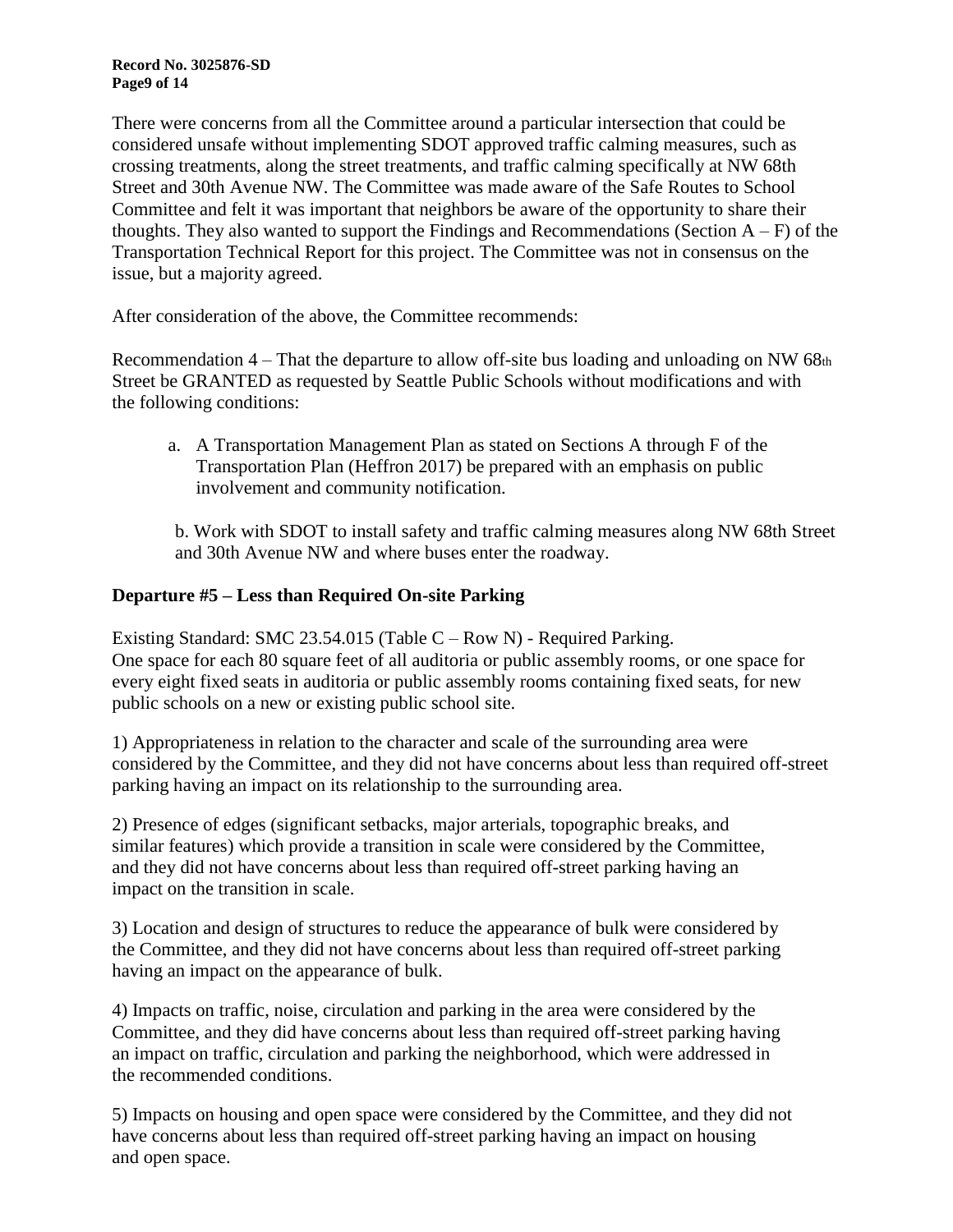**Record No. 3025876-SD Page10 of 14**

After the first meeting, the Committee asked to see a visualization of parking utilization throughout the day and during potential events at the school as well as if additional parking spaces could be accommodated on the site. The transportation study found that parking utilization around the school can accommodate the needs of the school, however some Committee members still felt that the on-site parking stall quantity is still inadequate, and the school again should be downsized to accommodate a more reasonable number of staff and students.

The design team created an additional three spaces for a total of eight parking spaces after the first meeting. While two are not located in the main parking lot, most of the Committee felt that two additional for staff or teachers off the street would be appreciated.

The Committee also wanted to support the Findings and Recommendations (Section  $A - F$ ) of the Transportation Technical Report so the school will continue to address students, parents, and school staff entering and exiting the site.

After consideration of the above, the Committee recommends:

Recommendation 5 – That the departure to allow less than required off-street parking be GRANTED as requested by the Seattle Public Schools without modifications and with the following condition:

a. Transportation Management Report as stated on Sections A through F be incorporated with an emphasis on public involvement and community notification.

## **SMC 23.79.008 C 1: b Need for Departure**

The Committee recognized the need for a new school in the Ballard neighborhood. The community was frustrated that the grade level of the school was not yet determined and felt this process was premature without that important detail. The Committee voted to delay any vote on granting these departures until the type of school had been decided, and the motion did not pass. Some Committee and community members expressed that the size and number of students anticipated at this school are too large for the site and will place excessive traffic burden on the nearby residents. The Committee had several outstanding questions, especially around need, after the first meeting and the design team was able to respond to those concerns at the second meeting. In the end, the Committee did not question the need for any of the departures, but rather placed conditions on many of the departures to mitigate the impacts on the neighborhood.

## Director's Analysis

The Director's decision shall be based on an evaluation of the factors set forth in Section 23.79.008 C 1 a and b, the majority recommendations and minority reports of the Advisory Committee, comments at the public meeting, and other comments from the public.

## Section 23.79.008 C states:

*a. Relationship to Surrounding Areas: The Advisory Committee shall evaluate the acceptable or necessary level of departure according to:*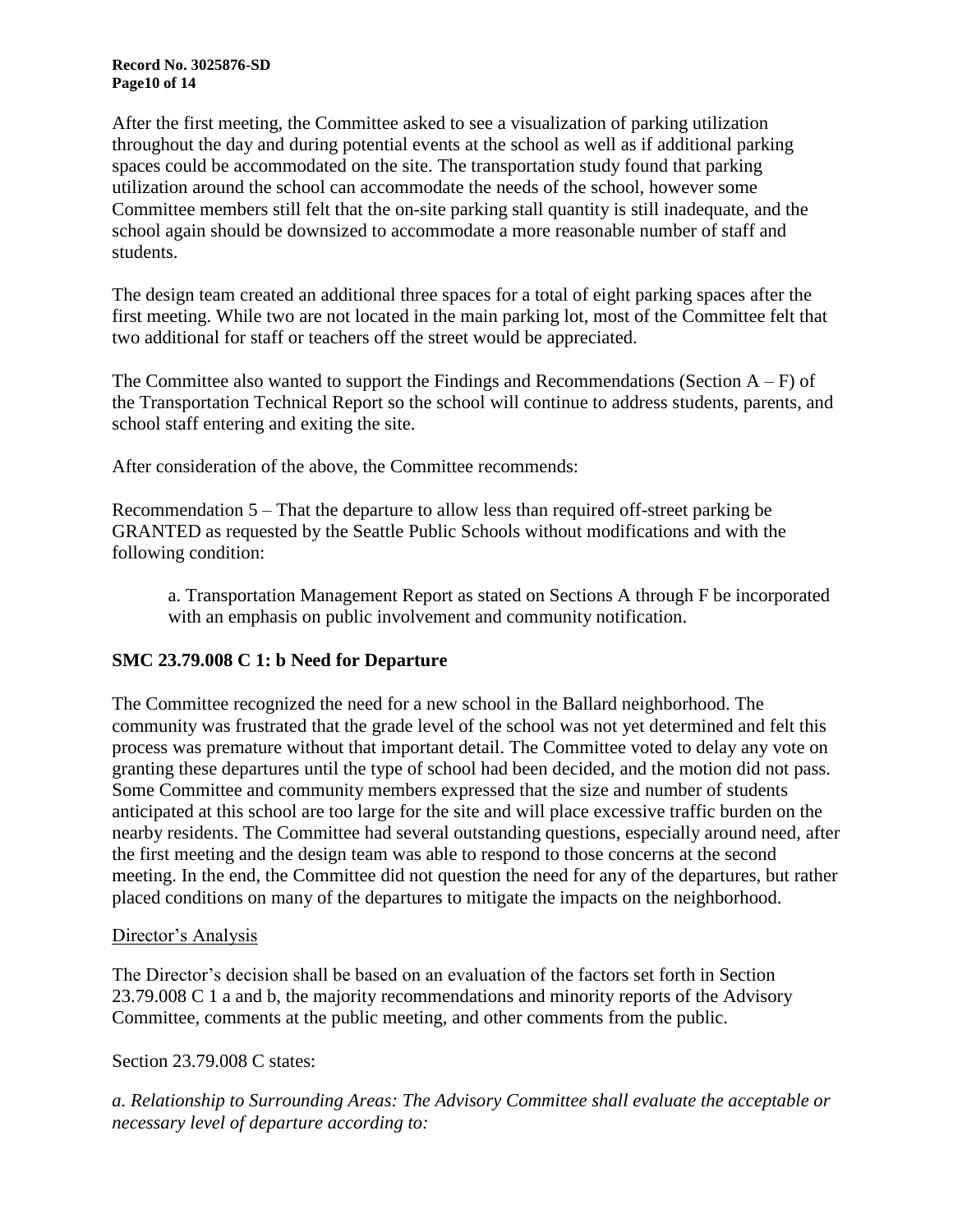- *1. Appropriateness in relation to the character and scale of the surrounding area*
- *2. Presence of edges (significant setbacks, major arterials, topographic breaks, and similar features) which provide a transition in scale.*
- *3. Location and design of structures to reduce the appearance of bulk;*
- *4. Impacts on traffic, noise, circulation and parking in the area; and*
- *5. Impacts on housing and open space.*

Seattle Public Schools proposes the following five (5) development standards to accommodate the educational program needed to serve Seattle students at this location:

- 1. To allow greater than allowed lot coverage (SMC 23.51b.002 C.2.a)
- 2. To allow greater than allowed building height (SMC 23.51B.002.D.1.c)
- 3. To allow less than required setback (23.51B.002 E.1.c)
- 4. To allow off-site bus loading and unloading (SMC 23.51B.002.I.4)
- 5. To allow less than required off-street parking (92 fewer parking stalls) (SMC 23.51B.002 G)

# **1. To allow greater than allowed lot coverage (SMC 23.51b.002 C.2.a)**

The maximum lot coverage in a single family zone without a departure is 35%. The existing school already covers approximately 37% of the lot. The proposed demolition would remove approximately 9% of the existing lot coverage, and the new gymnasium addition would add approximately 14.5% lot coverage for a total of 42% lot coverage.

The Director agrees that the proposed lot coverage for the addition is well-sited to blend with the scale of the existing buildings and character and scale of the school in the single family zone. There are street trees, perimeter streets, and Webster Park to the west which all help to create a good transition in scale to the neighboring zones. The departure should not impact traffic, noise, circulation, and parking in the area nor have impacts on housing and open space.

The Director agrees that the departure to allow a 7% greater than allowed lot coverage be GRANTED as requested by Seattle Public Schools with no conditions.

# **2. To allow greater than allowed building height (SMC 23.51B.002.D.1.c)**

After consideration of the Committee recommendations, the criteria, and public comments, the Director agrees that the departure for greater than allowed building height is acceptable within the criteria outlined in the code and should be GRANTED as requested by the Seattle Public Schools with the following condition:

a. Support the Landmarks Preservation Board's recommendation regarding the materials and color to be used on the penthouse structures.

# **3. To allow less than required setback (23.51B.002 E.1.c)**

The proposed setback departure is located along the western edge next to the park where no residential use will be affected. The covered play area is sited an appropriate location to best serve the students, next to the gymnasium. The play structures are set in a surrounding area of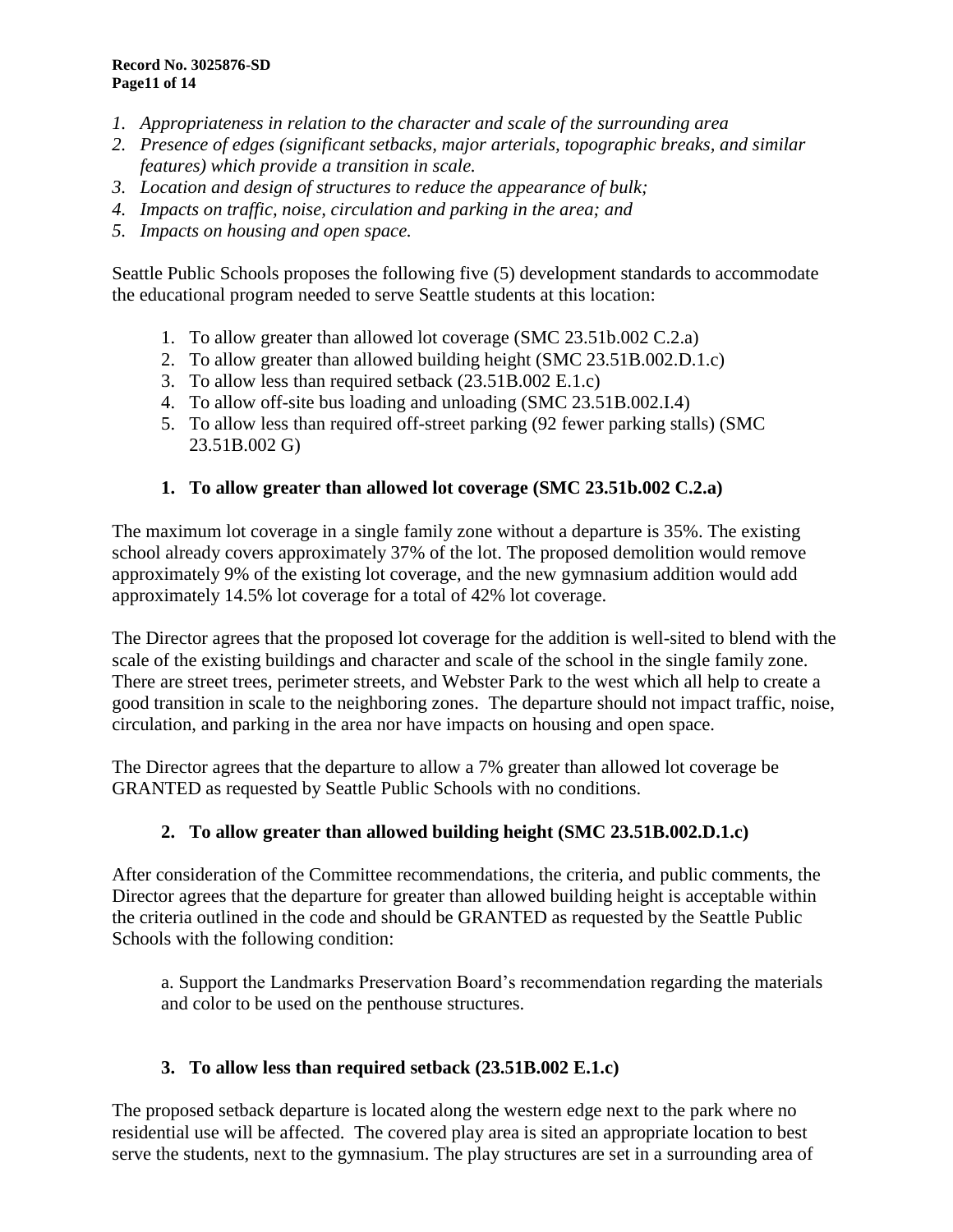play chips or soft material which borders Webster park, but the play equipment itself is located away from the property line. The second recommended condition for a fence limited to six feet is accepted at the property line between Webster Park and the school property. The Director has considered the criteria, the Committee discussion and recommendation and public comment and APPROVES the departure request with one condition.

a. The fence height at the property line between Webster Park and Webster School is limited to six feet.

# **4. To allow off-site bus loading and unloading (SMC 23.51B.002.I.4)**

After consideration of the Committee recommendations, the criteria, and public comments, the Director agrees that the departure for on street bus load and unload is acceptable. The Committee discussed options for best load and unload for student safety and access to the school. The Committee considered other streets near the school and neighboring park. The Committee also considered demolition of neighboring single family dwellings and came to a firm conclusion that the idea was without merit. The Director accepts the departure and GRANTS the request by the Seattle Public Schools with the following conditions:

- a. A Transportation Management Plan as stated on Sections A through F of the Transportation Plan (Heffron 2017) be prepared with an emphasis on public involvement and community notification. (also identified in departure #5)
- b. Work with SDOT to install safety and traffic calming measures along NW 68th Street and 30th Avenue NW and where buses enter the roadway.

# **5. To allow less than required off-street parking (92 fewer parking stalls) (SMC 23.51B.002 G)**

The land use code requires the District to provide 100 on-site parking spaces for this project. The District requested a departure to allow eight (8) parking spaces on site, for a 92-parking space departure.

The departure request to reduce the parking on-site by was considered by the Departure Advisory Committee. The Committee members focused on the anticipated increased impacts to traffic and parking in the area and on general traffic and pedestrian circulation with special thought to minimizing accidents and conflicts. The Director agrees that traffic and parking impacts in the area will increase, but not to a significant level. The applicant, Seattle Public Schools, has stated that the building program, thus fewer parking spaces, is better than parking spaces to best serve students and the educational program.

The Director agrees with the Committee that there is a need for the departure per SMC 23.79.008C1b and agrees with the Committee that there will be impacts to traffic and parking due to reduced parking spaces, criteria 4 of SMC 23.79.008C1a4.

The Director accepts the Committee recommendation to approve the departure with the condition to follow the Transportation Management Report suggestions A-F.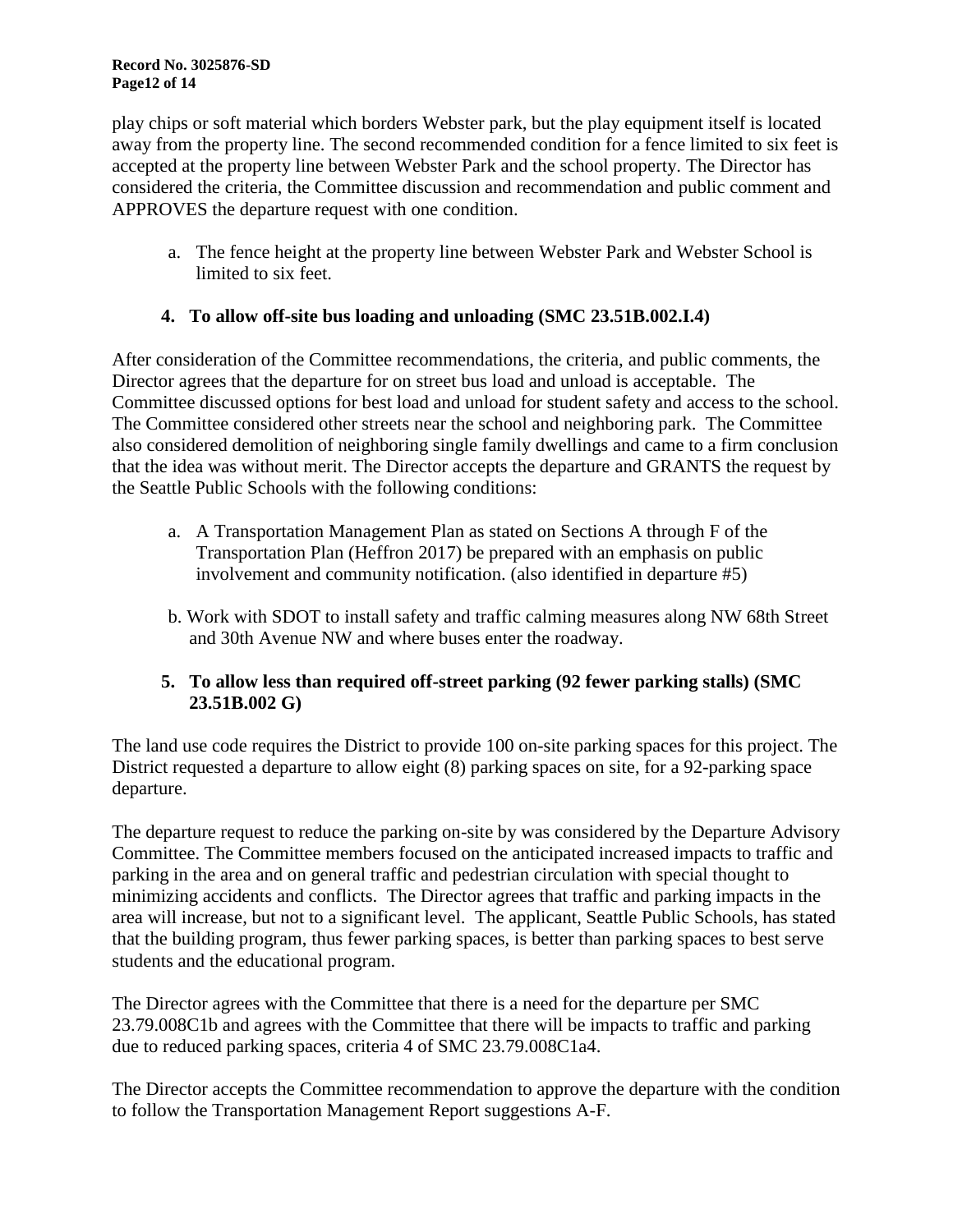**Record No. 3025876-SD Page13 of 14**

After consideration of the Departure Advisory Committee majority recommendations and minority reports, public and agency comments, the Director grants the departures to reduce the parking requirement with conditions listed at the end of this document.

*b. Need for Departure: The physical requirements of the specific proposal and the project's relationship to educational needs shall be balanced with the level of impacts on the surrounding area. Greater departure may be allowed for special facilities, such as a gymnasium, which are unique and/or an integral and necessary part of the educational process; whereas, a lesser or no departure may be granted for a facility which can be accommodated within the established development standards.*

The Committee discussed the overall need for the departures (SMC 23.79.008C1b) as part of its deliberations. The Seattle Municipal Code provides for granting departures from the requirements of the Municipal Code to accommodate educational needs of programs to be located in the proposed buildings. In this case, the Seattle School District stated that the departures will create a building and site to better serve the district's students' educational needs.

The Director balances departure requests through criteria based on the relationship to surrounding areas with need for development standards departures to meet program requirements and finds that the departure requests one through five should be allowed with conditions.

# **DECISION-DEVELOPMENT STANDARD DEPARTURES**

The five (5) school development standard departures are GRANTED with the following conditions:

# **CONDITIONS –SCHOOL DEVELOPMENT STANDARD DEPARTURES**

## *For the Life of the Project*

- 1. The fence height at the property line between Webster Park and Webster School is limited to six feet.
- 2. Specify the setback of 13.9 feet for the covered play area and zero feet for the playground surface and six feet for the play equipment.
- 3 Use the Landmarks Preservation Board's recommendations regarding the colors and materials to be used on the penthouse structures.
- 4 Incorporate recommendations A through F from the Transportation Management Report (Heffron, 2017) with an emphasis on public involvement and community notification.
- 5 Work with SDOT to install safety and traffic calming measures along NW 68th Street and 30th Avenue NW and where buses enter the roadway.